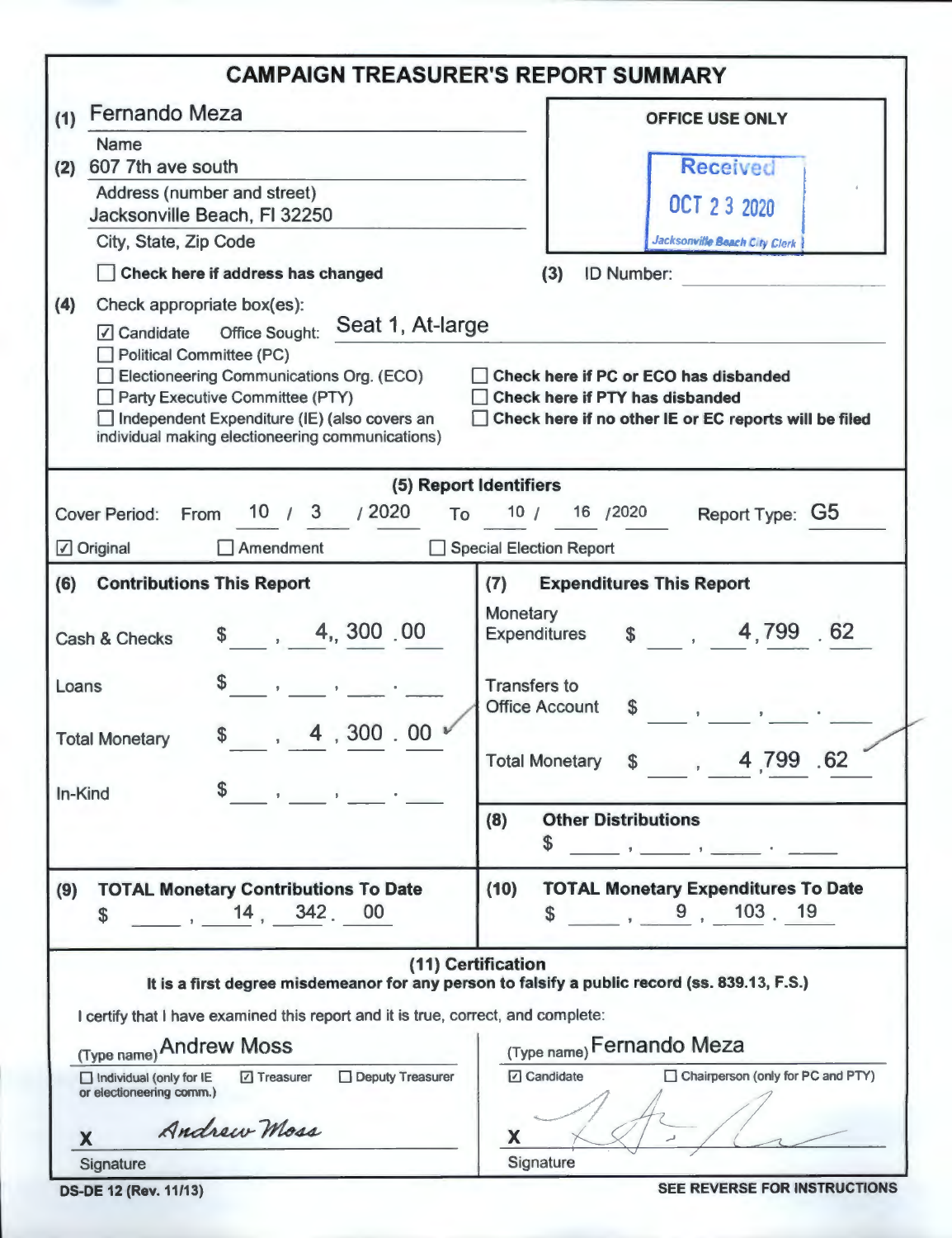## **CAMPAIGN TREASURER'S REPORT - ITEMIZED CONTRIBUTIONS**

| $(1)$ Name |
|------------|

Fernando Meza

**(2) I.D. Number** 

**(3) Cover Period**  $10^{10}$  /  $3^{2020}$  through  $10^{16}$  /  $2020$  **(4) Page of of** 

| (5)<br>Date<br>(6)<br>Sequence<br>Number |                                  | (7)<br><b>Full Name</b><br>(Last, Suffix, First, Middle)<br><b>Street Address &amp;</b><br>City, State, Zip Code | Type          | (8)<br>Contributor<br>Occupation | (9)<br>Contribution<br>Type | (10)<br>In-kind<br>Description | (11)<br>Amendment | (12)<br>Amount |
|------------------------------------------|----------------------------------|------------------------------------------------------------------------------------------------------------------|---------------|----------------------------------|-----------------------------|--------------------------------|-------------------|----------------|
| 10                                       | 3<br>æ.<br>1                     | John Marees<br>2020 707 1st street south<br>#503<br>Jax Beach, Fl 32250                                          | $\mathbbm{I}$ |                                  | <b>CHE</b>                  |                                |                   | \$100          |
| 10                                       | $\tau$<br>2020<br>$\overline{2}$ | Jacksonville<br>Association of<br>Firefighters<br>625 Stockton St<br>Jacksonville, Fl 32204                      | $\circ$       | Fire Associa                     | <b>CHE</b>                  |                                |                   | \$1,000        |
| 10                                       | 2020<br>13<br>3                  | Wendy Wolfe<br>1339 8th Streer North<br>Jax Beach, Fl 32250                                                      | $\mathbbm{1}$ | П<br><b>Business ow</b>          | <b>CHE</b>                  |                                |                   | \$200          |
| 10                                       | 14<br>图<br>4                     | Realtors Poltical<br>2020 Advocacy Committee<br>7025 Augusta National<br>Drive<br>Orlando, Fl 32822              | $\circ$       | E<br>Realty PAC                  | <b>CHE</b>                  |                                |                   | \$1,000        |
| 10                                       | 14<br>2020<br>5                  | Realtors Political<br>Action Committee Florid<br>200 Monroe St.<br>Tallahassee, Fl 32301                         | $\circ$       | <b>Realty PAC</b>                | <b>CHE</b>                  |                                |                   | \$1,000        |
| $10$                                     | 14<br>6                          | Realtors Political<br>2020 Activity Committee<br>Florid<br>200 Monroe St.<br>Tallahassee, Fl 32301               | $\circ$       | Realy PAC                        | CHE                         |                                |                   | \$1,000        |
|                                          |                                  |                                                                                                                  |               |                                  |                             |                                |                   |                |

**DS-DE 13 (Rev. 11/13) SEE REVERSE FOR INSTRUCTIONS AND CODE VALUES**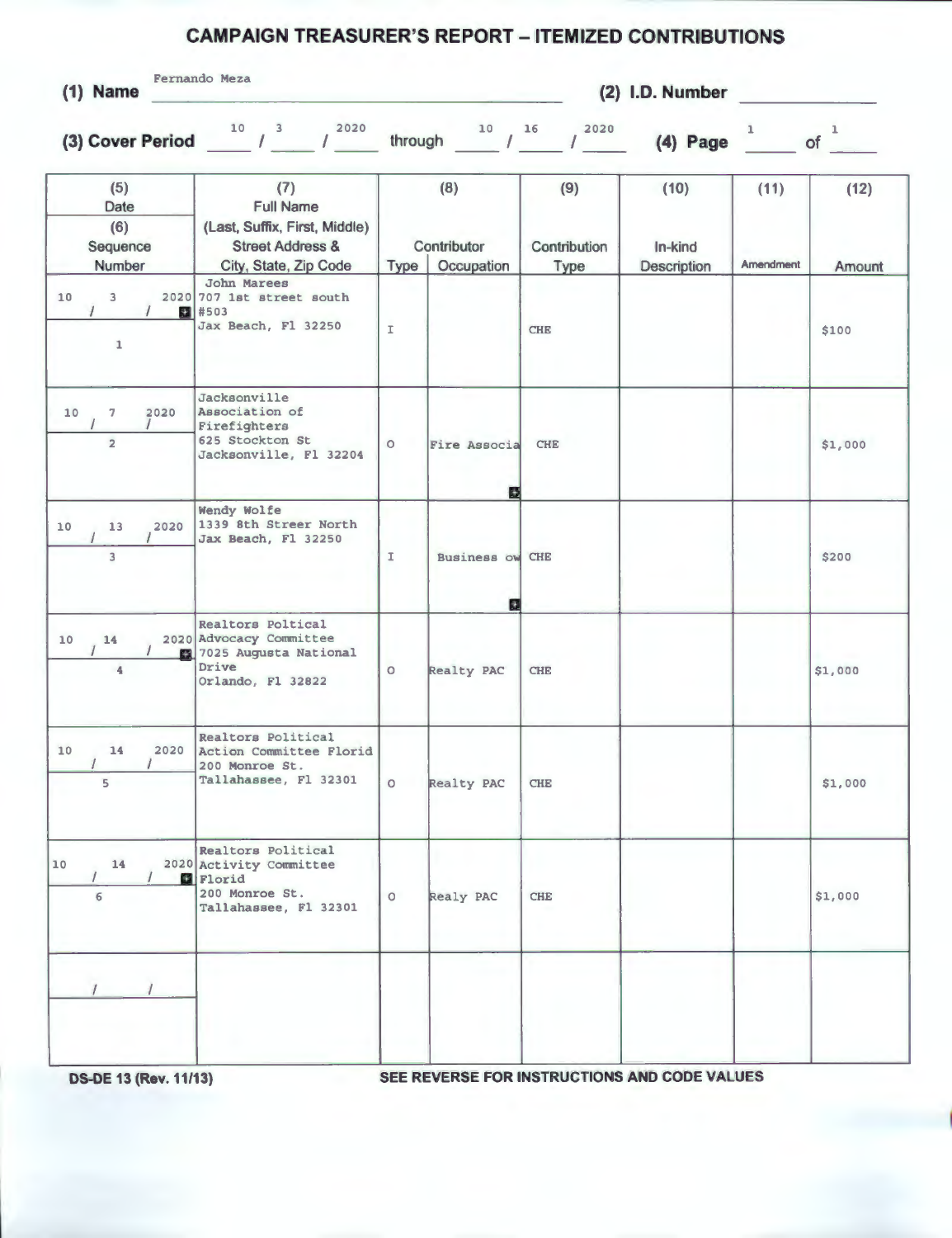**CAMPAIGN TREASURER'S REPORT - ITEMIZED EXPENDITURES (1) Name** Fernando Meza **(2) 1.0. Number \_ \_\_\_\_\_\_ \_** 

(3) Cover Period <u>10 / 3 / 2020</u> through 10  $\frac{1}{\sqrt{16}}$  /  $\frac{2020}{1}$  **(4) Page**  $\frac{1}{\sqrt{11}}$  of  $\frac{2}{\sqrt{11}}$ 

| (5)<br><b>Date</b>                         | (7)<br><b>Full Name</b>                                                                      | (8)<br><b>Purpose</b>                                    | (9)                               | (10)<br><b>Amendment</b> | (11)          |
|--------------------------------------------|----------------------------------------------------------------------------------------------|----------------------------------------------------------|-----------------------------------|--------------------------|---------------|
| (6)<br><b>Sequence</b><br><b>Number</b>    | (Last, Suffix, First, Middle)<br><b>Street Address &amp;</b><br><b>City, State, Zip Code</b> | (add office sought if<br>contribution to a<br>candidate) | <b>Expenditure</b><br><b>Type</b> |                          | <b>Amount</b> |
| 10 / 5 / 2020 1 Hacker Way<br>$\mathbf{I}$ | Facebook<br>Menlo Park, CA 94025                                                             | Sponsor ad                                               | <b>MON</b>                        |                          | \$25          |
| 5,2020<br>10<br>罡<br>$\overline{2}$        | Facebook<br>1 Hacker Way<br>Menlo Park, CA 94025                                             | Sponsor ad                                               | <b>MON</b>                        |                          | \$25          |
| $5 -$<br>10 <sub>1</sub><br>3              | Wix.com<br>2020 500 Terry Francois Blvd<br>San Francisco, CA 94158                           | Email suscription                                        | <b>MON</b>                        |                          | \$5.87        |
| 5<br>10<br>Ð<br>$\ddot{\phantom{a}}$       | Facebook<br>2020 1 Hacker Way<br>Menlo Park, CA 94025                                        | Sponsor ad                                               | <b>MON</b>                        |                          | \$25          |
| 10/6 / 2020<br>5                           | On Target Messaging<br>3616 Marsh Park Ct<br>Jacksonville Beach, Fl 32250                    | Campaign Mailers                                         | <b>MON</b>                        |                          | \$4,534.59    |
| 6<br>10<br>$\prime$<br>$\epsilon$          | Facebook<br>2020 1 Hacker Way<br>Menlo Park, CA 94025                                        | Sponsor ad                                               | <b>MON</b>                        |                          | \$35          |
| 10<br>7<br>霞<br>7                          | Facebook<br>2020 <sup>1</sup> Hacker Way<br>Menlo Park, CA 94025                             | Sponsor ad                                               | <b>MON</b>                        |                          | \$50          |
| 10<br>7<br>8                               | PayPal<br>Corporate Offices<br>/ 2020 2211 N 1st street<br>San Jose, CA 95131                | Transaction Fees                                         | MON                               |                          | \$17.16       |

**DS-DE 14 (Rev. 11/13) SEE REVERSE FOR INSTRUCTIONS AND CODE VALUES**